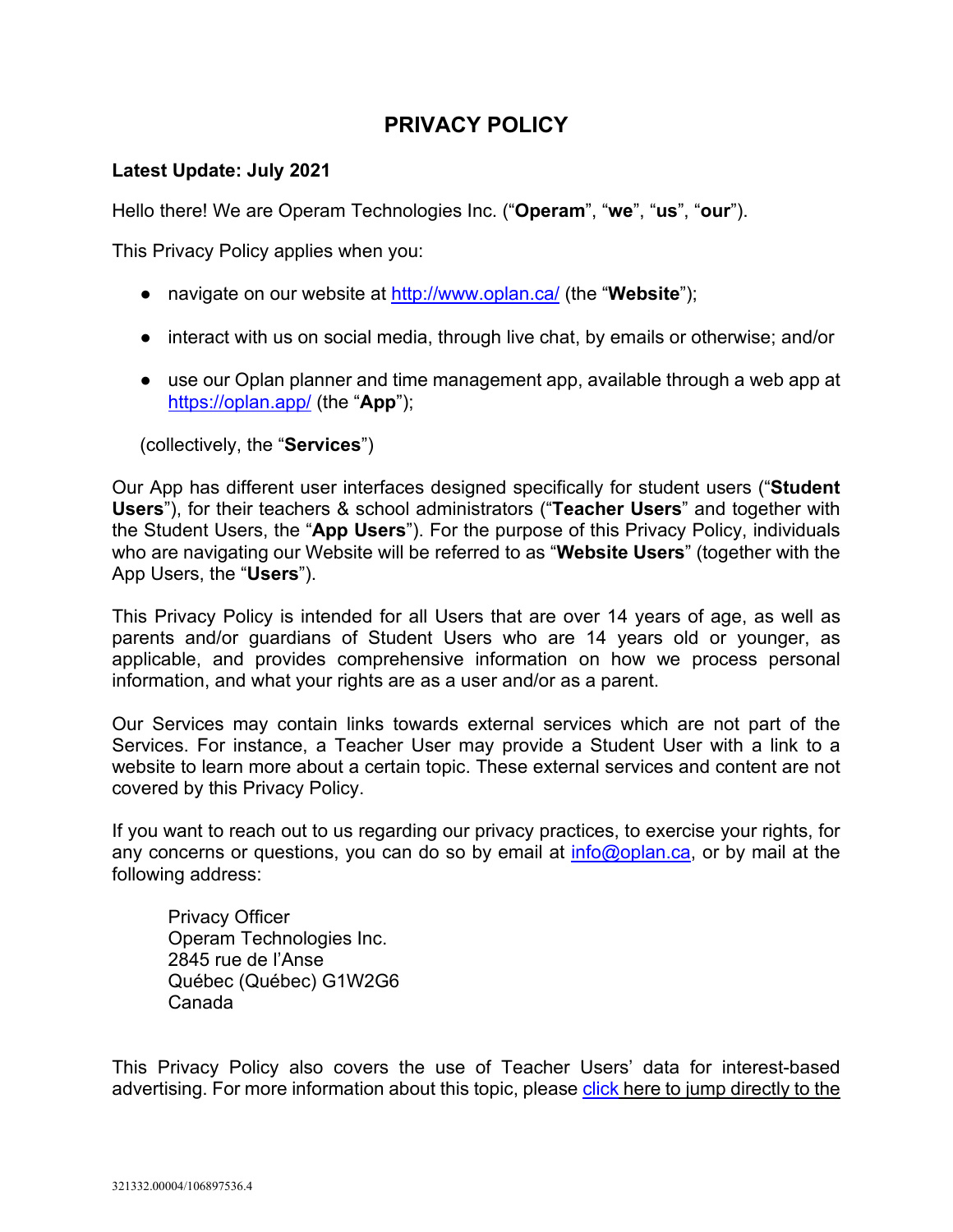relevant section of this Privacy Policy. **We do not conduct interest-based advertising on personal information of Student Users when they use our App.**

## **1. What is personal information?**

This Privacy Policy applies to personal information. We consider that "personal information" means any information which allows us to identify you directly or indirectly, including "cookies" and other electronic data. Some information may not be personal on its own but may become personal information if associated with other information or if the sum of the information allows us to identify individuals.

A "cookie" is information that a website puts on a computer's hard disk so that a website or web application can remember something about individuals at a later time. In this Privacy Policy, when we refer to "cookies" we also include other technologies with similar purposes, such as pixels, tags and beacons. For more information on cookies, you can refer to websites such as http://www[.cookiecentral.](http://www.cookiecentral.com/)com/ and https://www.allaboutcookies.org/

This Privacy Policy is for transparency purposes and some of the data that we identify in this Privacy Policy as personal information may not be protected as personal information under applicable laws.

## **2. What personal information do you collect about me, and for what purposes?**

We collect personal information to provide you with our Services for the purpose of conducting marketing and to obtain analytics.

| Type of data                              | List of data                                                                                                                                          | <b>Purposes</b>                                                                                                                                                                                                                                            |
|-------------------------------------------|-------------------------------------------------------------------------------------------------------------------------------------------------------|------------------------------------------------------------------------------------------------------------------------------------------------------------------------------------------------------------------------------------------------------------|
|                                           |                                                                                                                                                       | Website                                                                                                                                                                                                                                                    |
| Identification &<br>Communication<br>Data | Emails;<br>Last name;<br>First name;<br>Phone number;<br>Content of<br>communications.                                                                | subscribe Website Users<br>To To<br>to<br>OUT<br>newsletters, inform you about our offers,<br>promotions and new features. We also collect<br>this information if Website Users request a<br>demo of our App or subscribe to our<br>newsletter.            |
| Cookies<br><b>Electronic Data</b>         | IP address;<br>Device and browser<br>information;<br>Screen resolution;<br>Operating system<br>name and version;<br>Device manufacturer<br>and model. | This information is used to fix bugs, to<br>remember important information, to present<br>the Website in the preferred language and<br>enhance security. Click here to jump to the<br>question relating to our cookies and other<br>tracking technologies. |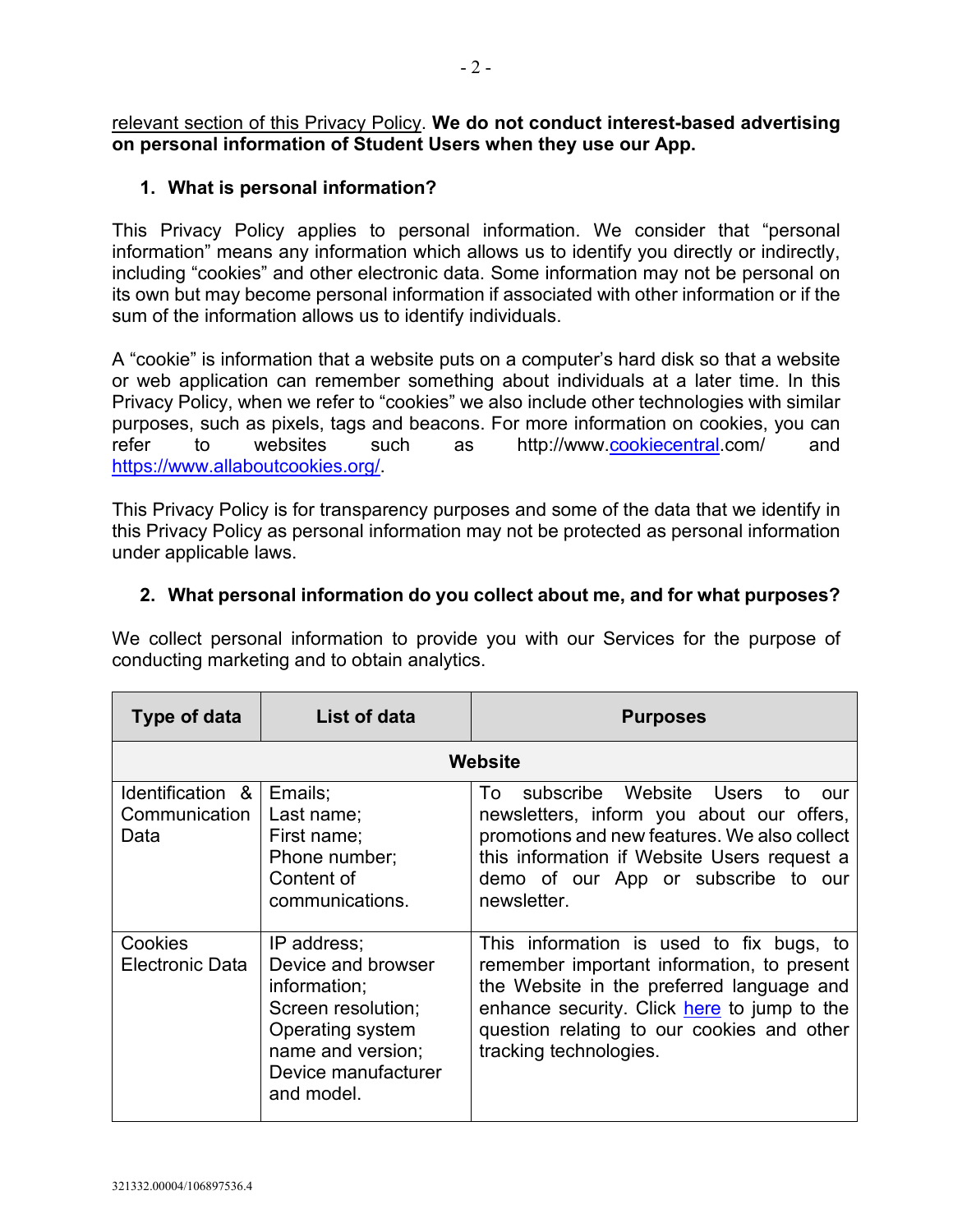|                                                          |                                                                                                                                                                                                                                                                                      | App                                                                                                                                                                                                                                                                                                                                                                                                         |
|----------------------------------------------------------|--------------------------------------------------------------------------------------------------------------------------------------------------------------------------------------------------------------------------------------------------------------------------------------|-------------------------------------------------------------------------------------------------------------------------------------------------------------------------------------------------------------------------------------------------------------------------------------------------------------------------------------------------------------------------------------------------------------|
| Educational<br>&<br><b>Identification</b><br>Information | Name of Users;<br>Type of User account;<br><b>Classes that Student</b><br>Users are enrolled in;<br>email addresses of<br>Users;<br><b>Teacher Users</b><br>specialization;<br>Other information<br>which educational<br>institutions may deem<br>necessary, such as<br>student IDs. | When<br>on-board<br>educational<br>new<br>we<br>institutions, we receive this information from<br>educational institutions or from parents, as<br>the case may be, which is used to create<br>accounts or to manage Student Users and<br>Teacher Users' accounts.                                                                                                                                           |
| <b>Credentials</b>                                       | Email address;<br>Passwords.                                                                                                                                                                                                                                                         | Once accounts are created, App Users can<br>connect using their username (their email<br>address) and passwords. The information<br>related to each account includes full name,<br>username, email, password and grade levels<br>for Student Users.                                                                                                                                                         |
| <b>User Generated</b><br>Information                     | Work plan;<br>Tasks description;<br>Time schedule;<br>Classification data.                                                                                                                                                                                                           | The Services have different views depending<br>on the identity of the User. For instance,<br>Teacher Users view the information related to<br>Student Users under their authority. This<br>includes work plans, tasks<br>information<br>descriptions, time schedules, Student Users'<br>usage, etc.                                                                                                         |
|                                                          |                                                                                                                                                                                                                                                                                      | Students can also access live classrooms, in<br>which they can share files but also use a<br>digital whiteboard. Each session is recorded<br>in the history tab and associated with an ID.<br>All sessions' transcripts are accessible by<br>both the Student Users and Teacher Users.<br>User Generated Information is also used to<br>create reporting for Teacher Users and<br>parents of Student Users. |
|                                                          |                                                                                                                                                                                                                                                                                      | We process User Generated Information in<br>order to offer our App to educational<br>institutions, such as to allow Student Users to<br>obtain tutoring services as well as Teacher<br>Users and parents to oversee what their<br>students/children are doing within our App.                                                                                                                               |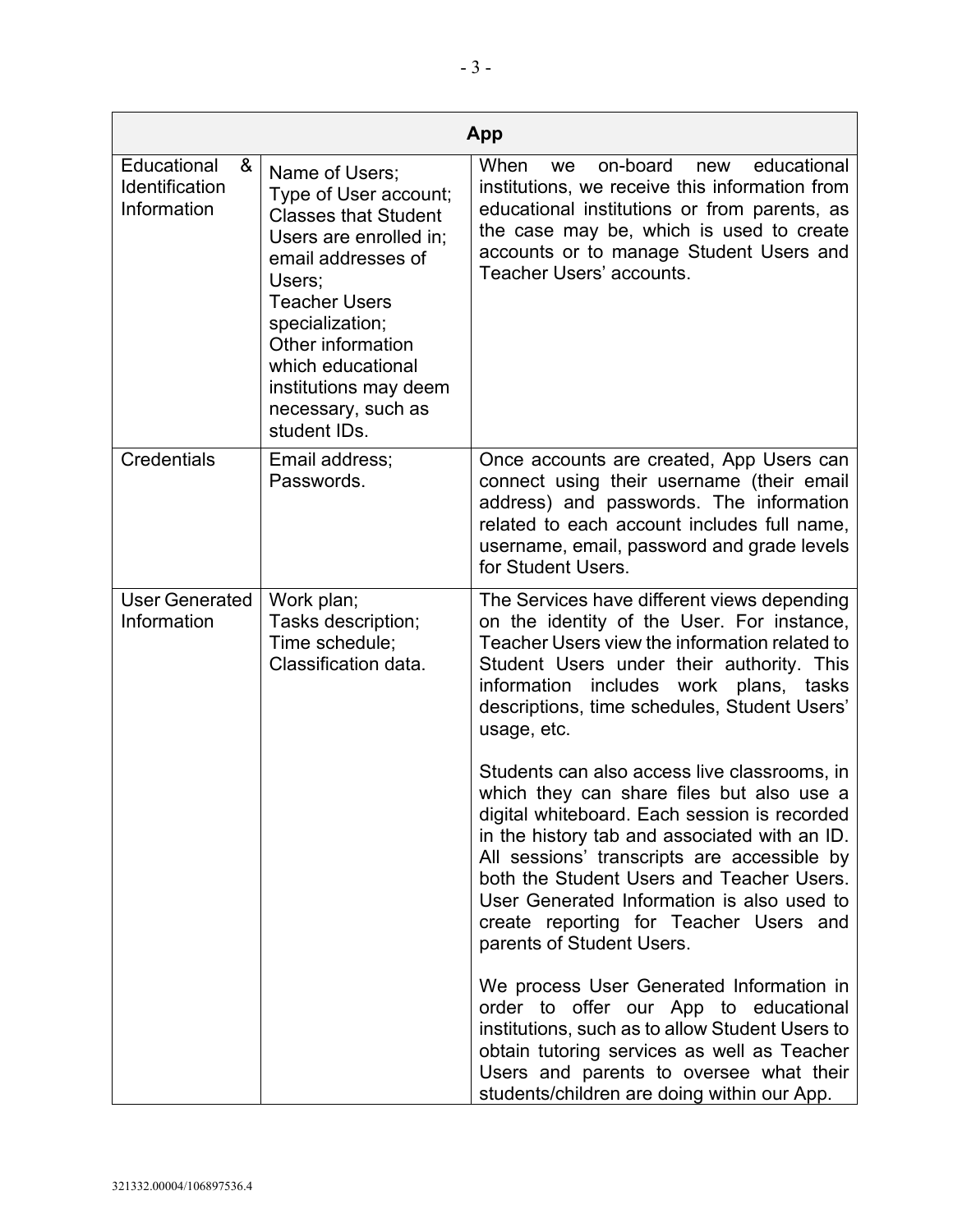| <b>Electronic Data</b> | IP address;<br>Device and browser<br>information;<br>Screen resolution;<br>Operating system<br>name and version;<br>Device manufacturer<br>and model. | This information is used to fix bugs, to<br>remember important information, to present<br>the Services in the preferred language and<br>enhance security. Electronic Data is also<br>used to provide notifications to users about<br>activities within the Services. Our Services<br>may also include browser notifications which<br>require Electronic Data.                             |
|------------------------|-------------------------------------------------------------------------------------------------------------------------------------------------------|-------------------------------------------------------------------------------------------------------------------------------------------------------------------------------------------------------------------------------------------------------------------------------------------------------------------------------------------------------------------------------------------|
| Usage Data             | Time spent on the App;<br>Pages visited;<br>Links clicked;<br>Language preferences;<br>Pages that led or<br>referred you to the<br>App.               | In order to understand how our App performs<br>and which functionalities are used, we collect<br>Usage and Performance Data. These may<br>include bugs, errors and logs which are<br>generated by Users, and other data collected<br>by using an anonymous ID associated with<br>Users. Such personal information can be<br>used for support and maintenance, and for<br>troubleshooting. |

## <span id="page-3-0"></span>**3. What types of cookies and other tracking technologies do you collect, and for what purposes?**

Cookies are small text files that are stored in a computer's web browser memory. When we use the term "cookies" in this policy, we also imply similar tracking technologies such as pixel tags (also known as web beacons and clear GIFs). We also collect mobile advertising identifiers which are then used to serve our ads.

We may use both first-party cookies (installed by us) and third-party cookies (installed by our partners and service providers). We use four (4) types of cookies: essential, analytical, functionality and marketing.

| <b>Types of cookies</b> | <b>Description and examples</b>                                                                                                                                                                                                                                                                                                                                                                                                                                     |
|-------------------------|---------------------------------------------------------------------------------------------------------------------------------------------------------------------------------------------------------------------------------------------------------------------------------------------------------------------------------------------------------------------------------------------------------------------------------------------------------------------|
| <b>Essential</b>        | Essential cookies are necessary to operate the core functions of our<br>Website and App. These include login cookies, session ID cookies,<br>language cookies as well as security cookies.                                                                                                                                                                                                                                                                          |
| Analytical              | Analytical cookies are placed on our Website and App to provide us<br>with insights on how you use our Services, what pages you like, and<br>what ads are working. Analytical cookies track visitors on our<br>website, to establish how they browse, and how long they are<br>staying. We use analytics to measures usage and we do not identify<br>you individually when we perform analytics. For instance, we use<br>ga, a cookie operated by Google Analytics. |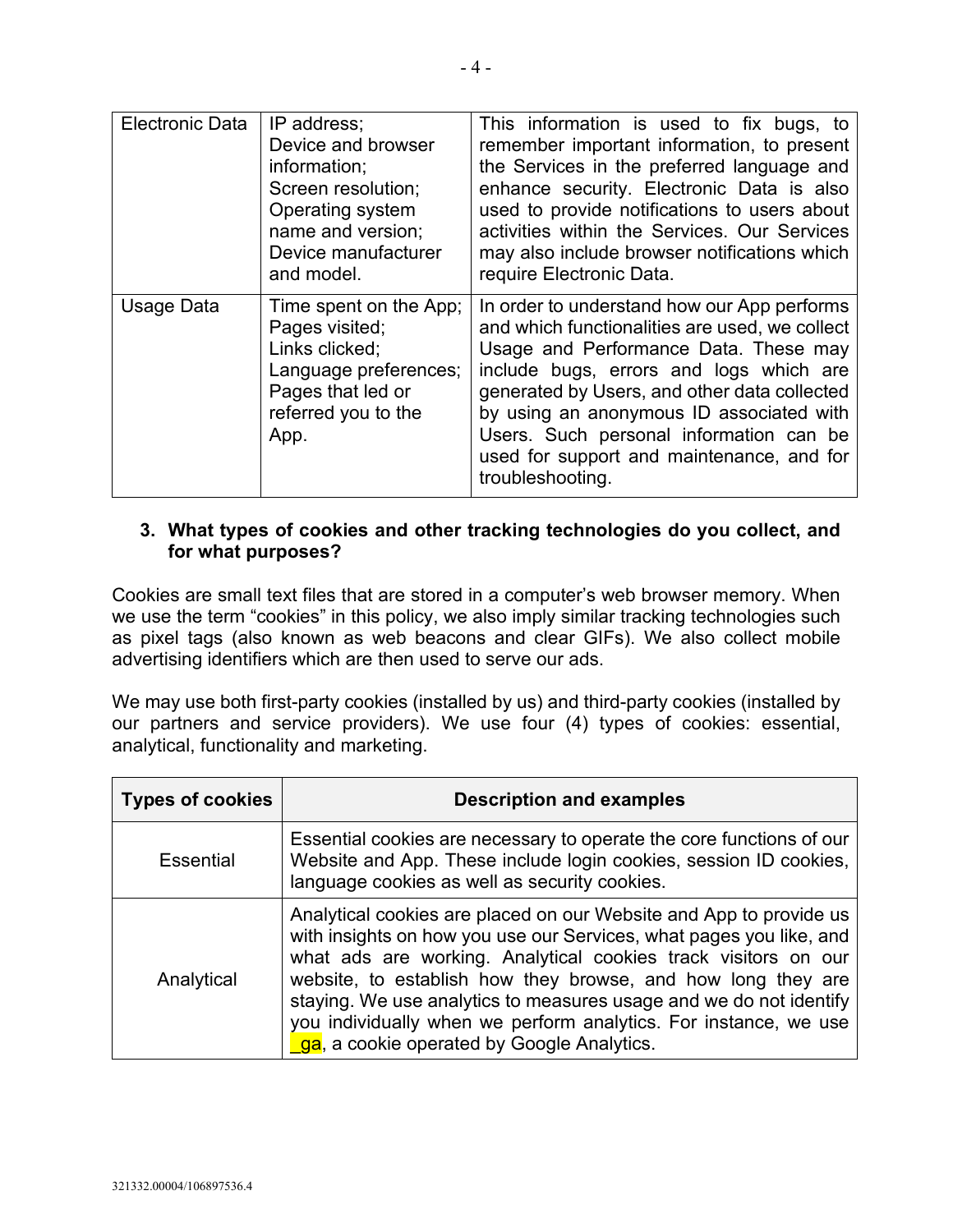| Functionality | Functionality cookies record information about choices you have<br>made and allow us to tailor our website to you. This includes<br>preferences such as your location.                                              |
|---------------|---------------------------------------------------------------------------------------------------------------------------------------------------------------------------------------------------------------------|
| Marketing     | Marketing cookies are used to track users across websites and<br>devices to serve them with advertising tailored to their behaviour<br>(behavioural targeting). These are often served by third-party<br>companies. |
|               | We do not use marketing cookies or mobile advertising IDs in<br>the Student-User interface.                                                                                                                         |

# **4. How do you obtain consent from Student Users?**

Most of the students who are using our App cannot consent to the processing of their personal information under applicable laws, and a verifiable parental consent is required. The educational institutions which retain our Services are responsible for obtaining such consent from parents and/or tutors in accordance with applicable laws.

## **5. Where do you store personal information?**

We host personal information in Quebec, Canada. However, we use third-party service providers which may be in other countries.

# **6. How do you protect personal information?**

We seek to implement controls that are proportional to the risks to protect the privacy of Student Users and other Users. For instance, we use multi-factor authentication, SSL encryption, physical access controls to files and buildings, and secure file transfer protocols with encryption. Our cloud service provider, Google Cloud Platform, maintains several independent verifications of its security, privacy and compliance control, such as ISO 27017, ISO 27018 and ISO 27001. You can review Google Cloud Platform's safeguards on Google's Trust & Security Center [available here.](https://safety.google/security/?utm_source=google&utm_medium=cpc&utm_campaign=safety_center&utm_term=google_security&gclid=EAIaIQobChMIwbCOzYjy8QIVT8vICh3U9wtgEAAYASAAEgJEZvD_BwE&gclsrc=aw.ds)

We also expect and require our service providers to provide an adequate level of security for personal data.

#### **7. How long do you retain personal information?**

We retain personal information as long as required to comply with legislations, or as required for our business purposes.

#### **8. Whom do you disclose personal information to?**

We do not sell your personal information to data brokers. We conduct digital marketing using marketing partners and perform analytics with other IT service providers. We may transfer ownership of your data in the case of a merger and acquisition, or other corporate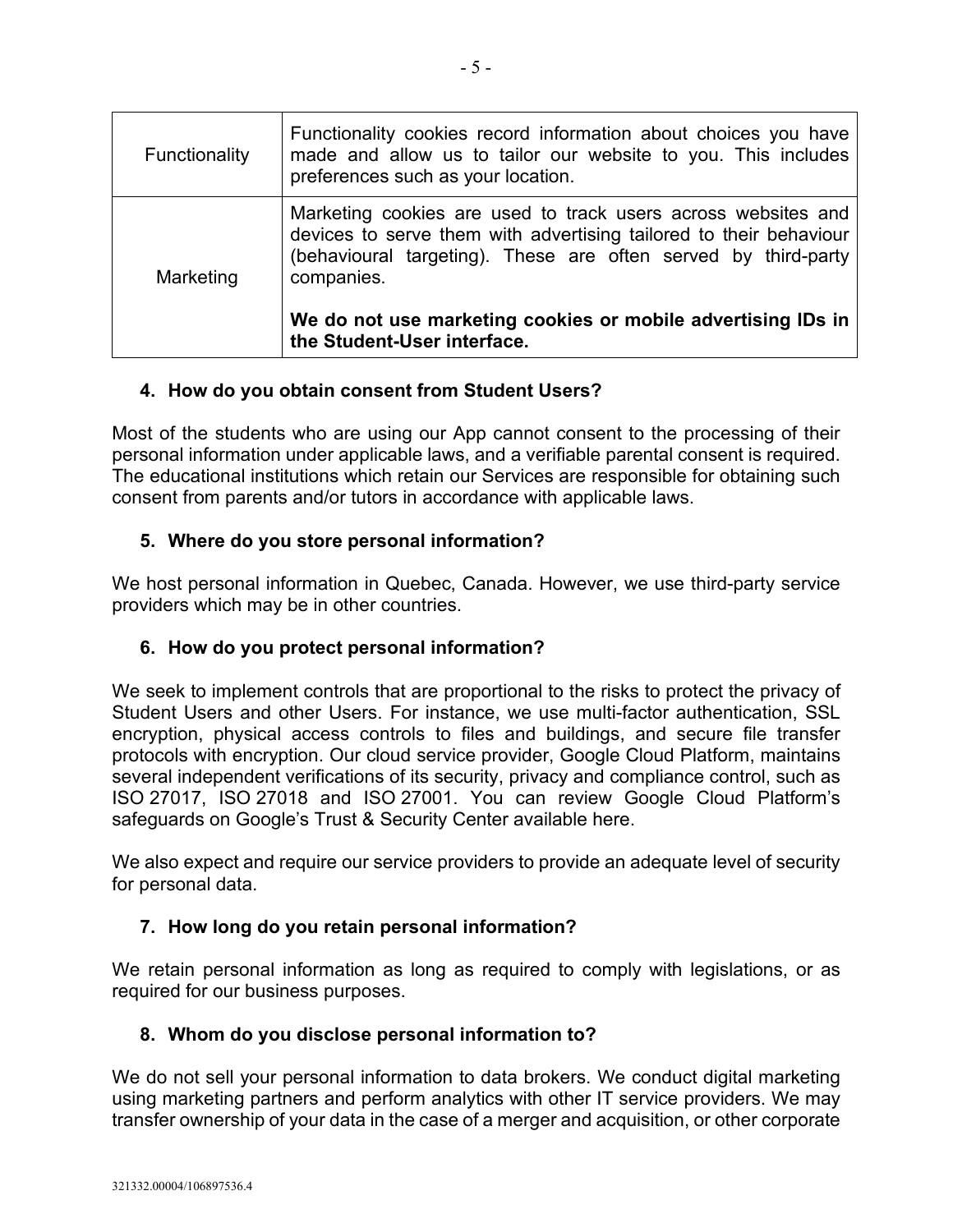transactions. We may share your personal information with the authorities if justified and required by applicable laws.

**This section does not apply to Student Users personal information. Please see the next section of this Privacy Policy which covers this topic.**

| <b>Type of Partners</b>                           | <b>Explanations</b>                                                                                                                                                                                                                                                                                                 |
|---------------------------------------------------|---------------------------------------------------------------------------------------------------------------------------------------------------------------------------------------------------------------------------------------------------------------------------------------------------------------------|
| <b>Marketing Partners</b>                         | We work with marketing partners to manage our customer<br>database and to target Teacher Users who have not<br>completed their inscriptions. For this purpose, we conduct<br>interest-based-advertising or retargeting. We also work with<br>SEO and other marketing consultants.                                   |
| <b>Analytics Partners</b>                         | We use third parties to obtain analytics, including through<br>cookies such as Google Analytics.                                                                                                                                                                                                                    |
| <b>Service Providers</b>                          | We use service providers to provide us with information<br>technologies such as data hosting, or to provide certain<br>functionalities of our services.                                                                                                                                                             |
| Law Enforcement,<br><b>Regulatory Authorities</b> | If we receive a licit request from competent authorities, we<br>may be required by law to share your personal information.<br>We ensure that we share only what we are required to share<br>by law.                                                                                                                 |
| Corporate<br><b>Transactions</b>                  | As part of a merger and acquisition, sale of our assets,<br>bankruptcy and other corporate transactions, your personal<br>information will be considered our assets, and as a result,<br>may be transferred to such third parties. This third party will<br>be bound by applicable laws and by this Privacy Policy. |

The Services may provide the ability to connect to other websites and applications. If you click on links towards third parties or on advertising, these third parties are not our suppliers, and they process your personal information based on their own privacy policies, which you should review. We are not responsible for the content and privacy practices of these third parties.

We may also share your personal information with our auditors and consultants if they are under a confidentiality obligation, and if they reasonably need to access such information as part of their engagement with us.

#### **9. Whom do you disclose Student Users personal information to?**

We do not sell any personal information of our Student Users, and we do not use personal information for any other purposes than to provide the Services, which means that we do not use Student Users' personal information to conduct marketing, to conduct interestbased-advertising or retargeting using cookies in the Student User interface, and we do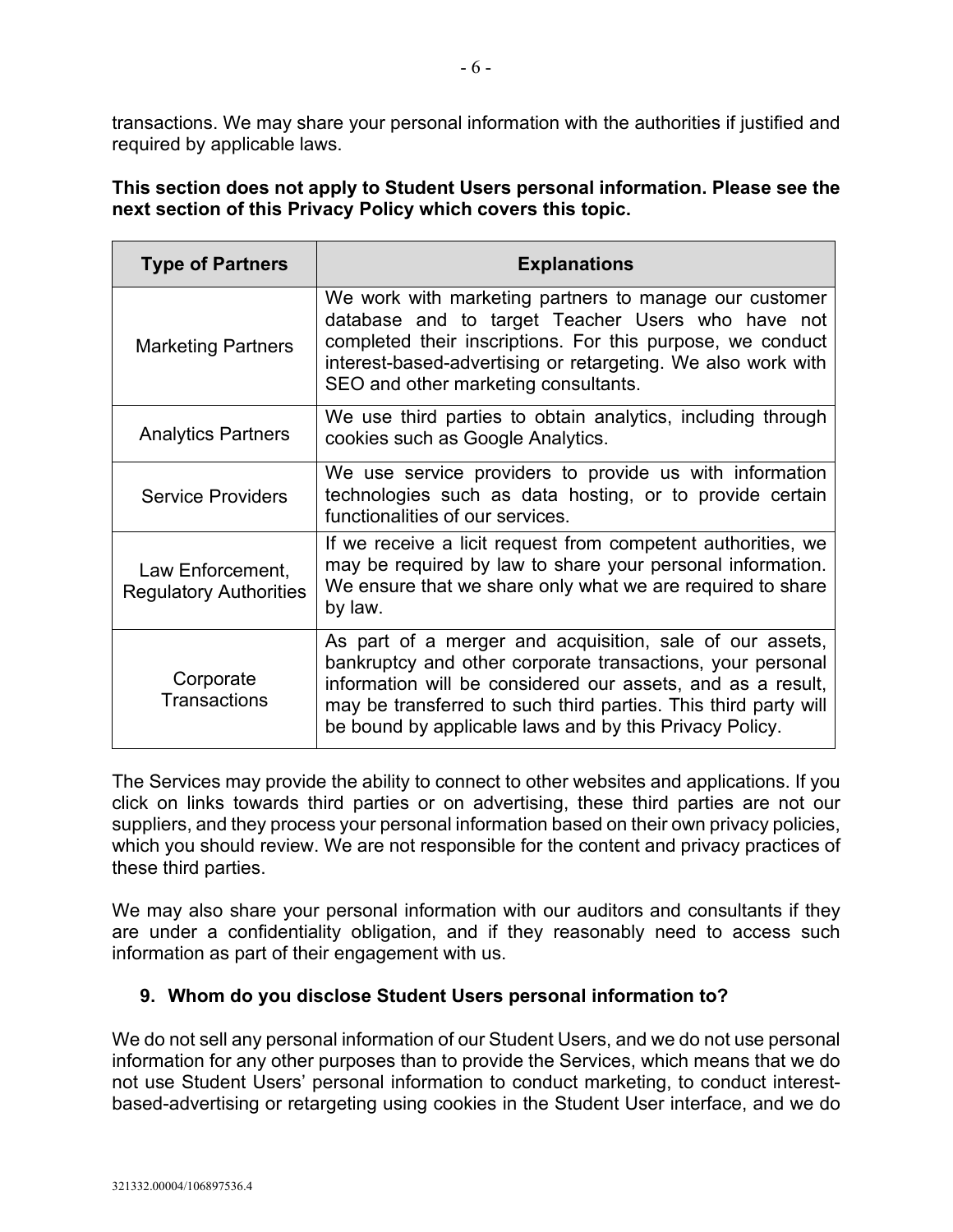not use Marketing Cookies within the Student User interface of the App. We are subject to the same conditions on use and redisclosure of education records that govern school officials under the *Family Educational Rights and Privacy Act* known as FERPA. This means that we only share personal information if required for the Services and with third parties that have legitimate educational interests unless otherwise authorized or required by law.

If we receive a request to access personal information by the authorities, we will transfer this request to educational institutions. If we are prevented by law from doing so or forced to respond, we will first validate that the request is legitimate and disclose only the minimum required with the help of a legal counsel.

Any personal information of Student Users collected through the App is available to Teacher Users and may be reviewed by Teacher Users.

Here are the categories of recipients with whom your personal data is shared so that we can provide you with the functionalities within our Services. Each service provider is bound by an agreement with us which limits their rights to use your personal data for other purposes:

| <b>Type of Partners</b>                           | <b>Explanations</b>                                                                                                                                                                                                                                                                                                                                                                                          |
|---------------------------------------------------|--------------------------------------------------------------------------------------------------------------------------------------------------------------------------------------------------------------------------------------------------------------------------------------------------------------------------------------------------------------------------------------------------------------|
| IT Service providers                              | We use Elastic Search to manage our users and provide<br>support adequately.                                                                                                                                                                                                                                                                                                                                 |
|                                                   | We host Student Users personal information on Google<br>Cloud Platform in Quebec, Canada.                                                                                                                                                                                                                                                                                                                    |
|                                                   | We use Google Analytics to fix bugs and improve our App<br>functionalities, and not for advertising, or any other<br>purposes.                                                                                                                                                                                                                                                                               |
|                                                   | We may use other service providers that have access to<br>cookies and electronic data for security purposes or as<br>part of our architecture. We cannot share the identity and<br>contact details of these service providers to protect our<br>infrastructure about attackers. If you have any questions,<br>please contact us using the contact information provided<br>at the top of this Privacy Policy. |
| Law Enforcement,<br><b>Regulatory Authorities</b> | If we receive a licit request from competent authorities,<br>we may be required by law to share Student User's<br>personal information. We ensure that we share only what<br>we are required to share by law. Whenever possible as<br>per applicable law, we will advise you before disclosing<br>Student User's personal information to law enforcement<br>or regulatory authorities.                       |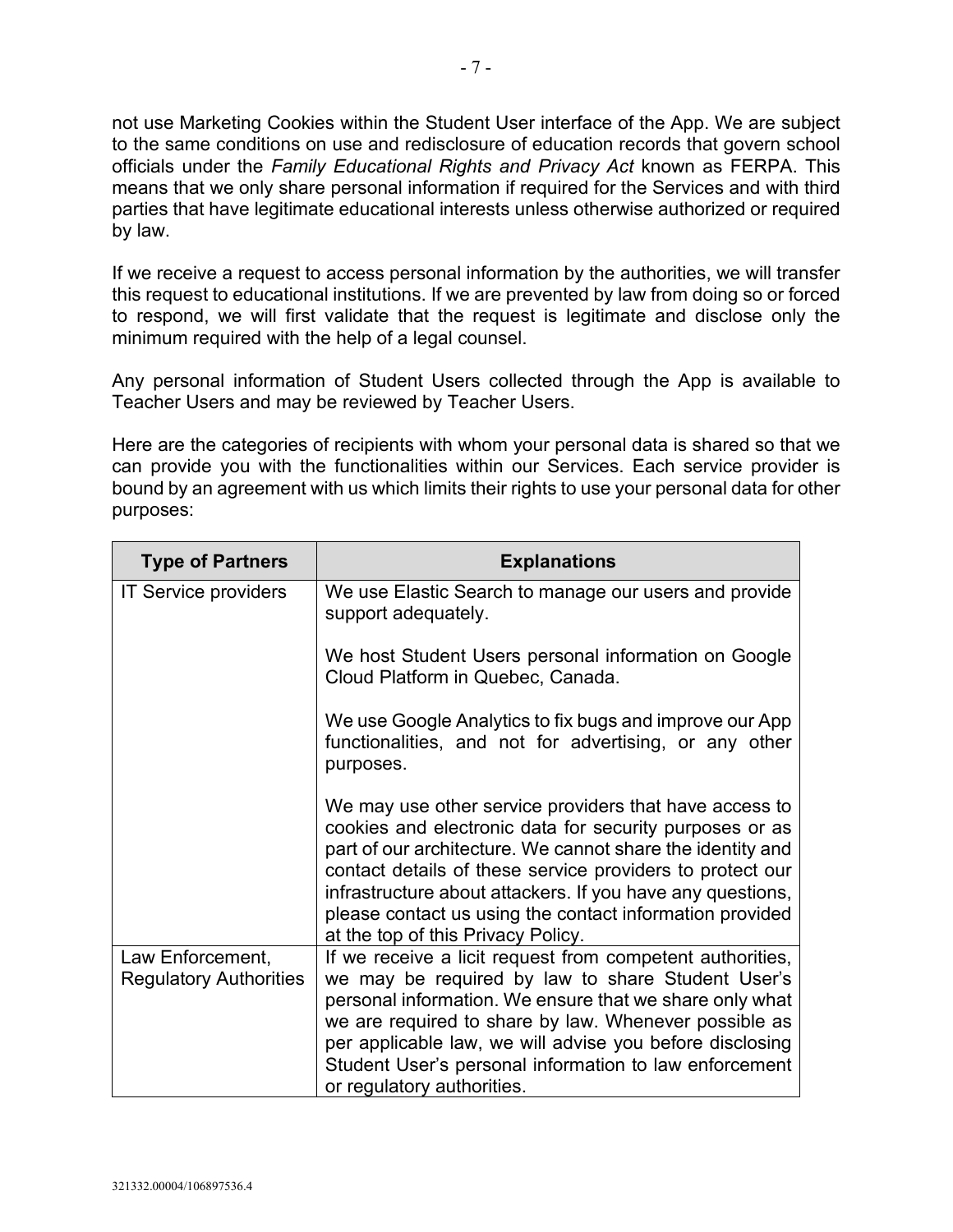|                           | Law enforcement and regulatory authorities are subject<br>to their own legal obligations about collecting personal<br>information on Student User(s) and these measures are<br>exceptional.                                                                                                                                      |
|---------------------------|----------------------------------------------------------------------------------------------------------------------------------------------------------------------------------------------------------------------------------------------------------------------------------------------------------------------------------|
| Corporate<br>Transactions | As part of a merger and acquisition, sale of our assets,<br>bankruptcy and other corporate transactions, Student<br>User's personal information will be considered our<br>assets, and as a result, may be transferred to such third<br>parties. This third party will be bound by applicable laws<br>and by this Privacy Policy. |

Our Services can be integrated with other learning management platforms through Single Sign-On and APIs, such as Google Classroom, Moodle and Canvas. Integration Partners are not our suppliers or service providers. Educational institutions enter into separate agreements with integration partners to which we are not party, and plug-ins, APIs or other accesses to Integration Partners are only activated at educational institutions' request. This allows educational institutions to integrate our Services with other educational technologies and services relevant to students such as to simplify education. If required to do so to comply with the instructions of educational institutions, we may share personal information with such integration partners. Educational institutions have full control over which personal information they share.

## <span id="page-7-0"></span>**10. Do you conduct interest-based advertising?**

When you navigate our Website, both we and certain third parties collect information about your online activities over time and across different sites to provide you with advertising about products and services tailored to our individual interests. This is called "Interest-based advertising" or "IBA". These third parties may place or recognize a unique cookie or other technology on your browser (including the use of pixel tags). Where required by applicable law, we will obtain your consent prior to processing your information for the purpose of IBA. **We never allow IBA to be performed when Student Users are using our App.**

You may see our ads on other websites or mobile apps because we participate in advertising networks. Ad networks allow us to target our messaging to users based on a range of factors, including demographic data, users inferred interests and browsing context (for example, the time and date of your visit to our Website, the pages that you viewed, and the links that you clicked on). This technology also helps us track the effectiveness of our marketing efforts and understand if you have seen one of our advertisements.

We may display interest-based ads to you when you are using social media, such as through Facebook Conversion Tracking Pixel, and Facebook's Custom Audience Tool. This allows us to personalize our ads based on your behaviour with us, such as if you did not complete your registration, and to record how efficient our advertisements are for statistical and market research purposes. The collected data remains anonymous. We do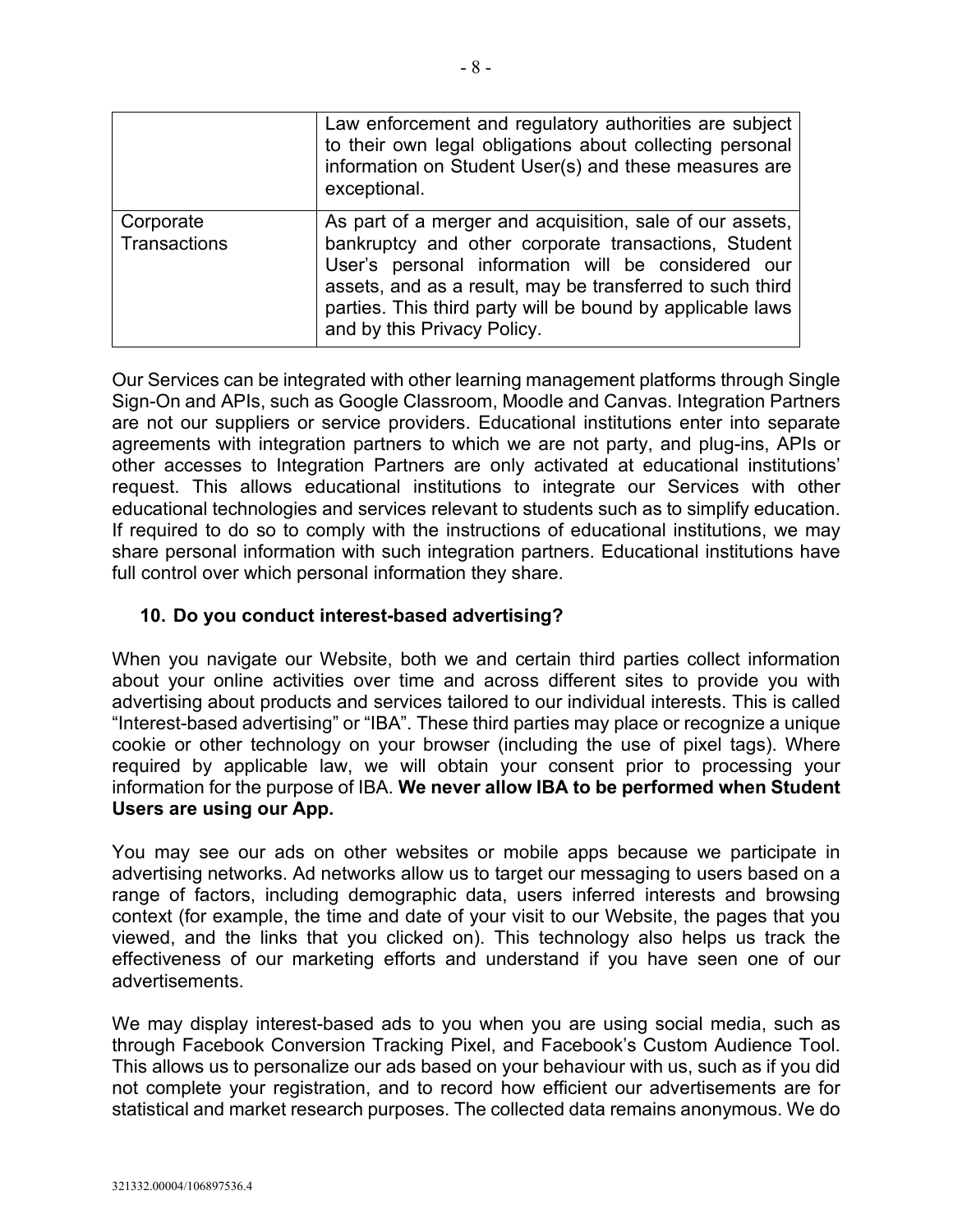not share any of your personal information, including your behaviour, with Facebook. Custom Audience Tool lets us convert your email address to a unique number that Facebook uses to match to unique numbers it generates from email addresses of its users as part of advertising network. Depending on the permission you gave Facebook, it may use your data for their own advertising purposes, in accordance with its privacy policy, which you can find [here.](https://www.facebook.com/about/privacy)

We work with Google Analytics and Google AdWords, and other advertising networks. To learn how to opt out of behavioural advertising delivered by Network Advertising Initiative member companies, please visit the [Network Advertising Initiative](http://www.networkadvertising.org/managing/opt_out.asp) and [Digital Advertising](http://www.aboutads.info/)  [Alliance.](http://www.aboutads.info/) You may download the [AppChoices app](http://youradchoices.com/appchoices) to opt out in mobile apps. If you opt out from interest-based advertising, you may see advertising that is not relevant to you. At present, there is no industry standard for recognizing Do Not Track browser signals, so we do not respond to them.

## **11. What are my rights regarding my personal information?**

The extent of your rights depends on the laws that apply to the processing of your personal information, so your rights may vary. Most legislations minimally provide you with these rights:

- The right to be informed about the personal information we process about you;
- The right to access the personal information we process about you;
- The right to modify the personal information we process about you, such as when it is inaccurate.

We are currently not in-scope of the California Consumer Privacy Act, and we do not respond to "Do Not Track Signal". However, if you have a legitimate request about your personal information, we will try our best to assist you.

You can send your request by email at *info@oplan.ca*, or by mail at the address provided at the beginning of this Privacy Policy. Prior to responding to your request, we will need to confirm your identity.

We may also refuse to respond to your request if the applicable laws do not allow for the exercise of certain rights or for other valuable and legal reasons. If we cannot respond, we will inform you of the reasons. We will respond to your request within 30 days, or within the legal delay prescribed by the law.

If you are not satisfied with how we handle your request, you can lodge complaints to your local authorities. For instance, in Canada, you can lodge your complaint at the Office of the Privacy Commissioner by consulting the information available [here.](https://www.priv.gc.ca/en/report-a-concern/file-a-formal-privacy-complaint/file-a-complaint-about-a-business/)

#### **12.What are parents' rights regarding the personal information that you collect about their Student Users when they use the App?**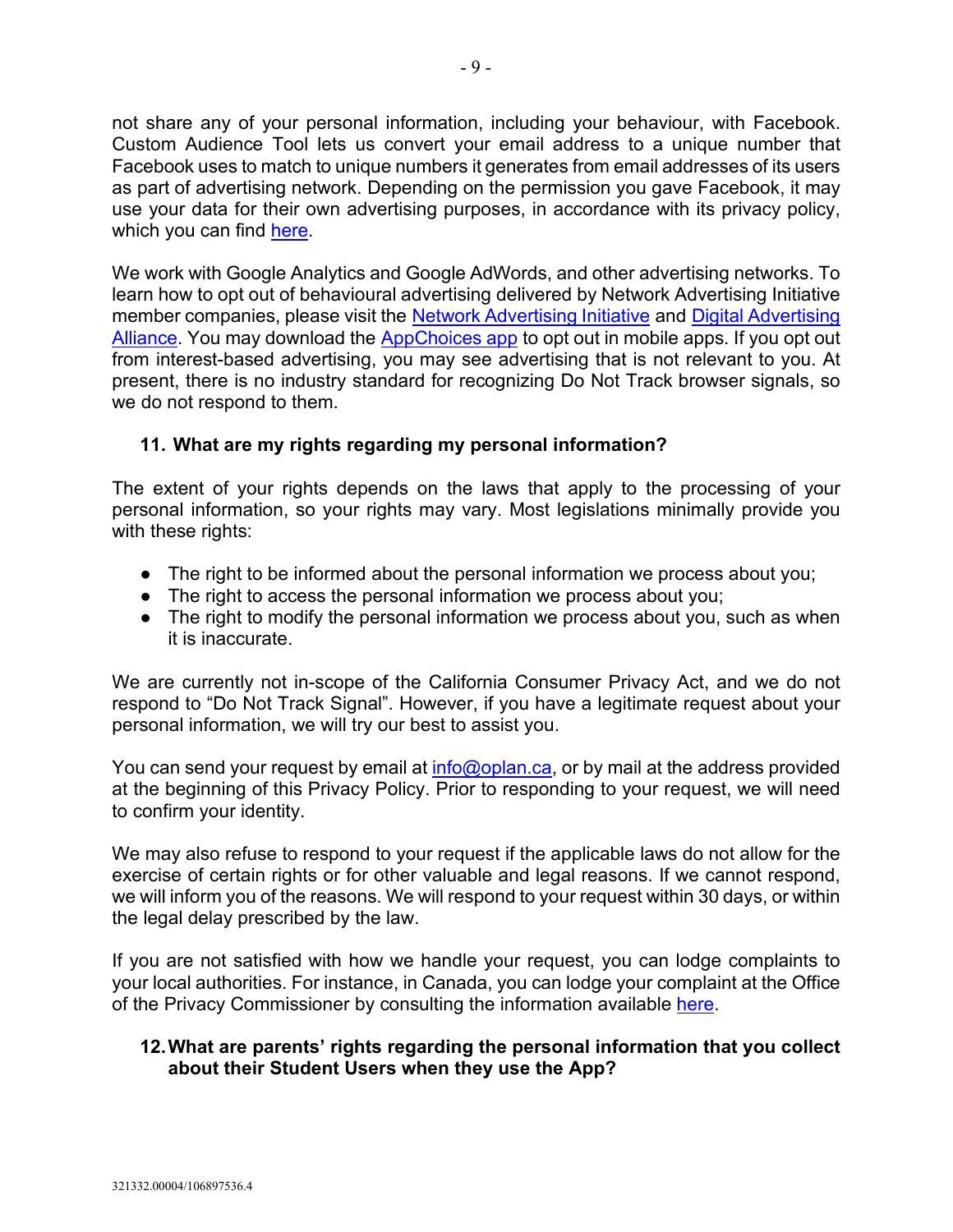We only require Student Users to disclose the personal information that is reasonably necessary to participate in an activity. You have the right to review the personal information that we collect about your Student Users, and you can monitor their accounts with us at all times, including by imposing spending limits. You can direct us to delete it, and refuse to allow any further collection or use of the Student Users' personal information.

We do not allow the disclosure of Student Users personal information to third parties, except as strictly required to perform the Services. We only process Student Users personal information based on your explicit consent. We obtain your explicit and verifiable consent through institutions which are responsible for obtaining such valid consents from parents and/or tutors.

You can send your request by email at [info@oplan.ca,](mailto:info@oplan.ca) or by mail at the address provided at the beginning of this Privacy Policy. Prior to respond to your request, we will need to confirm your identity. We will respond to your request within 30 days, or as required by applicable laws.

Depending on your location, different rights may be applicable. However, students may not be able to exercise their rights on their own and may need a parent to do. For instance, the *Family Educational Rights and Privacy Act* known as FERPA in the United States gives rights to eligible students (i.e., over 18 years old) or parents to request that a school correct records which they believe to be inaccurate or misleading. In many cases, the educational institutions where the student is registered is the best entity to contact to exercise privacy rights, as they have the complete records of students. We may be prevented by law to respond to requests to exercise some privacy rights, such as access to records of students, without the authorization of the relevant educational institution.

If you are not satisfied with our we handled your request, you can lodge a complaint with your local authority. For instance, in the United States, you can contact the Federal Trade Commission by visiting ftc.gov or call the toll-free number 1-877-FTC-HELP. You can also watch [this video](https://www.consumer.ftc.gov/media/video-0054-how-file-complaint) on how to file a complaint.

#### **13. Can I manage my preferences regarding cookies?**

Yes! However, some functionalities may require cookies in order to perform as expected, or for security purposes, such as for payment processing. You can control your cookie preferences through your browser. Depending on the browser that you are using, different instructions are applicable. Click on your browser for more information:

o [Google Chrome](https://support.google.com/chrome/answer/95647?co=GENIE.Platform%3DDesktop&hl=en)

o You can also browse on Incognito Mode while using Chrome.

- o [Firefox](https://support.mozilla.org/en-US/kb/enable-and-disable-cookies-website-preferences)
- o [Safari](https://support.apple.com/en-ca/guide/safari/sfri11471/mac)
- o **[Internet Explorer](https://support.microsoft.com/en-ca/help/17442/windows-internet-explorer-delete-manage-cookies)**
- o [Opera](https://help.opera.com/en/latest/web-preferences/#cookies)